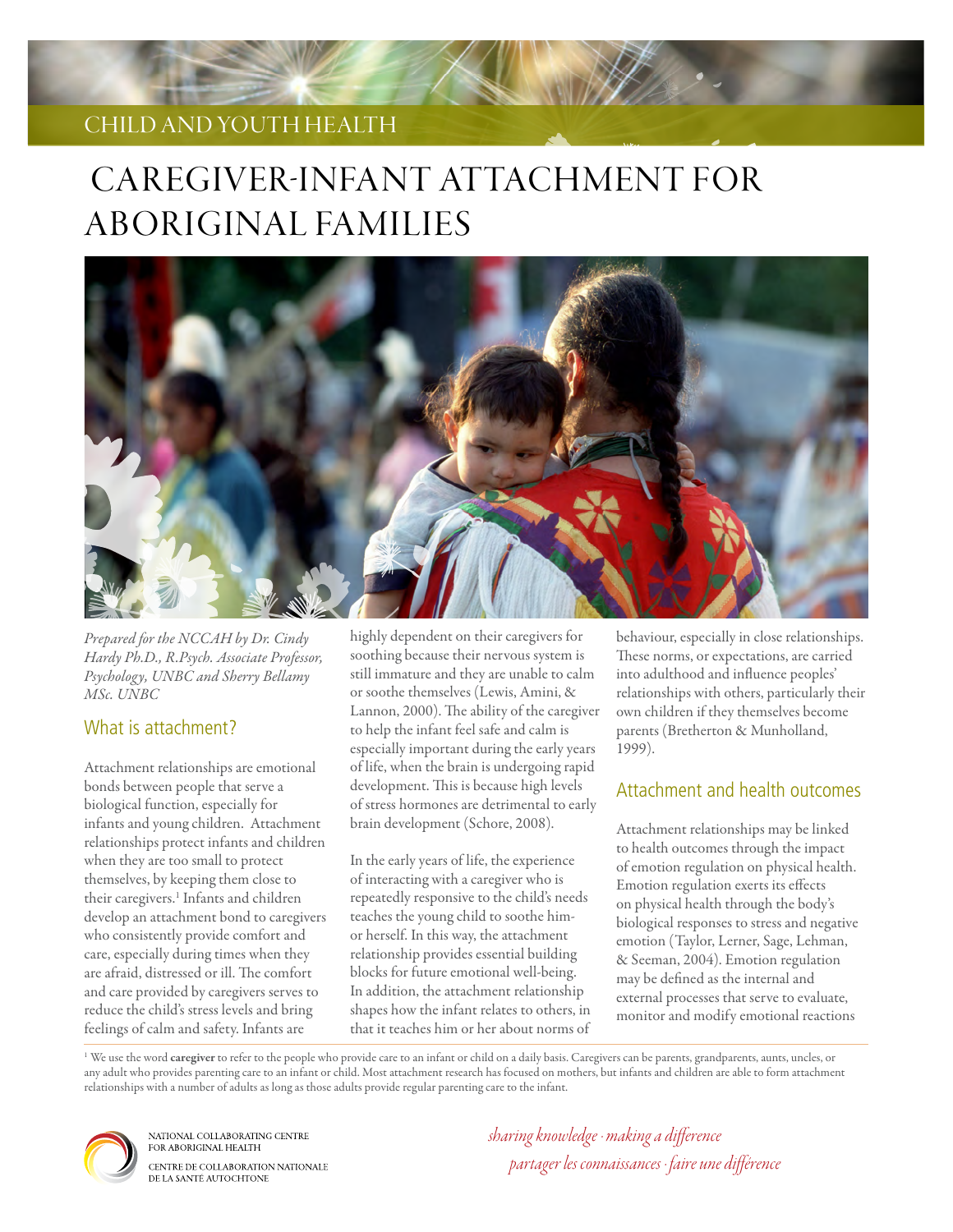with special emphasis on the duration and intensity of emotions (Thompson, 1994). Emotion regulation also involves enhancing and maintaining an emotional response or inhibiting and subduing it for the purposes of attaining one's goals (Thompson, 1994). During infancy and early childhood, the attachment relationship not only regulates the child's emotions but also provides the early building blocks for future emotion regulation skills in the child.

The biological impact of emotion regulation has important health implications as children and adults with poor emotion regulation skills may experience a stronger biological response to stress. It may also take longer for such individuals to return the body's physiology to normal after a stressful event (Taylor et al., 2004). The attachment relationship is directly linked to infants' and children's biological reaction to stress. For example, evidence shows that the quality of the infant's attachment relationship influences the level of cortisol secretion in response to stress (Repetti, Taylor, & Seeman, 2002). Infants who are in reliable healthy relationships show lower increases in cortisol in response to a stressful situation compared to infants in less healthy relationships (Luijk, et al., 2009). Cortisol is an important hormone that plays a role in several physiological systems such as metabolism and immune system functioning. For example, prolonged exposure to increased levels of cortisol can inhibit immune system functioning (Dickerson & Kemeny, 2004). Suppression of the immune system as a result of stress has been associated with higher rates of infection from colds and other respiratory illnesses (Anda, Brown, Dube, Bremner, Felitti, & Giles, 2008). Further, prolonged cortisol exposure has also been shown to increase vulnerability to the development of certain chronic diseases such as hypertension and diabetes (Dickerson & Kemeny, 2004).

Infants who do not develop emotion regulation skills through healthy attachment are at risk for experiencing negative emotions such as depression, anxiety and anger (Repetti et al., 2002). It is well documented that negative emotions such as depression, anxiety and anger impact physical health (Kiecolt-Glaser, McGuire, Robles, & Glaser, 2002). Anxiety and depression have been shown to contribute to the development of coronary heart disease as well as increased likelihood of death or recurrent cardiac events after an initial coronary event (Kiecolt-Glaser et al., 2002; Kubzansky, Kawachi, Weiss, & Sparrow, 1998; Miller, Chen, & Cole, 2009). Further, children who have grown up in environments that do not promote the development of emotion regulation capabilities are at increased risk for engaging in healththreatening behaviours such as smoking, substance abuse and unsafe sexual activity (Repetti et al., 2002). It is likely these unhealthy behaviours are a form of compensation for deficits in emotion regulation and provide a method of selfmedication for negative emotional states (Repetti et al., 2002).

Given the multiple pathways in which negative emotions and stress impact health, healthy attachment relationships during childhood offer substantial protection. The regulation of emotions during infancy and childhood sets the stage for experiencing less stress over the entire lifetime, gives children the foundation to develop coping skills and emotion regulation abilities, and reduces the likelihood that the child will engage in health threatening behaviours during adolescence and adulthood.

## Cultural diversity and attachment

The term "Aboriginal" refers to all original peoples in North America. Three separate groups are recognized by the Canadian constitution: First Nations, Métis and Inuit (Indian and Northern Affairs Canada, 2006). It is important to note

that these groups are made up of diverse peoples, each with their own unique histories, spiritual beliefs, languages and cultural practices (Indian and Northern Affairs Canada, 2006). Further, parenting practices and parenting styles among different Aboriginal groups, communities or families should not be considered to be homogeneous. In addition, it is important to note that all cultures change and evolve over time and parenting practices within each culture also change slightly over each generation (Reebye, Ross & Jamieson, n.d.). However, the biological function of the attachment relationship is the same across cultures and generations and serves to provide safety, comfort and stress reduction to the infant.

While research on the appropriateness of attachment theory outside of Western cultural parenting practices has been limited (Christensen & Manson, 2001; Neckoway, Brownlee, & Castellan, 2007), attachment is not about parenting styles, values, or even about different parenting behaviours. Attachment behaviours may look different across different cultures but they achieve the same function. For example, researchers investigating attachment behaviours across cultures observed markedly different greeting behaviours shown by American people as compared to those shown by the Ganda people of Uganda, Africa (Reebye et al., n.d.). While American children hugged and kissed their caregivers after a separation, Ganda children clapped their hands when reuniting with their caregiver (Reebye et al., n.d.). While these behaviours look very different, of crucial importance is the function and goal of the behaviour, in which a positive emotional reconnection is established between caregiver and child.

The diversity among Aboriginal groups in Canada is reflected in the different ways health and illness are understood by different Aboriginal groups (Vukic, Gregory, Martin-Misener, & Elowa, 2011).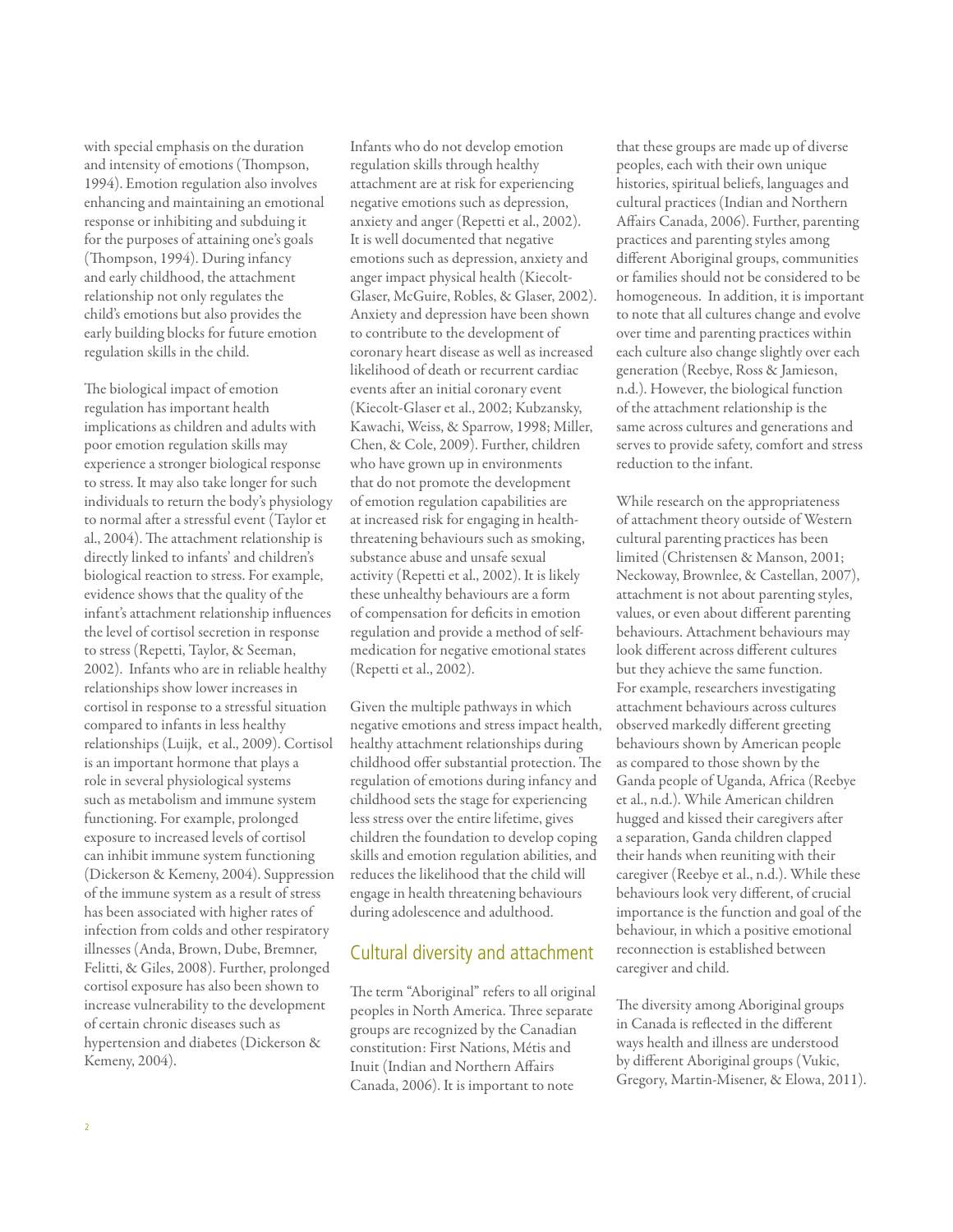

Common themes such as holism, balance and respect may underlie many Aboriginal peoples' understandings of health, sickness and relations to others (Adelson 2007). The Medicine Wheel is one model which represents an Aboriginal worldview in relation to health and wellness (McCormick, 2009). The medicine wheel represents a holistic framework understood as the interaction and balance between mind, emotions, spirit and body (Mitchell & Maracle, 2005) as well as the interconnectedness with all the person's relations, community and the land (Vukic et al., 2011).

The western view of the attachment relationship between a caregiver and child might appear simplistic because it does not take a holistic perspective. Researchers working in this framework do not always pay attention to the history, ancestors, extended family, and community to which a caregiver and child are connected, but they should and could. The attachment relationship between the caregiver and child is an important aspect of holistic health. The caregiver-child relationship not only impacts the health of the caregiver and child, but is also connected to the health of their family, community, culture, and nation.

# Why is attachment important for Aboriginal child and family wellbeing?

The well-being of Aboriginal children and families has been disrupted and distorted by the processes of colonization. Placement of children in residential schools led to the loss of language and culture, and prevented earlier generations from passing down traditional parenting practices. Disruption in the transmission of ancestral knowledge is a substantial loss for Aboriginal families, as Aboriginal history contains rich knowledge on many topics including child rearing (Blackstock, 2008). Traditional Aboriginal knowledge with respect to child rearing has not entirely reached today's generation.

In addition to residential schools, child protection efforts have continued the removal of Aboriginal children from their families. During the 1960's and 1970's this occurred on a massive scale that has since been termed the "60s scoop" (Blackstock, 2009). Aboriginal children are still 15 times more likely than non-Aboriginal children to be taken into care by child welfare authorities (Blackstock, 2008). Aboriginal peoples represent only 5% of

the Canadian population, but Aboriginal children constitute approximately 30% to 40% of children in care (Farris-Manning & Zandstra, 2007). Aboriginal families face systemic disadvantages (such as poverty and poor access to education), and as a result are at much higher risk of experiencing intervention from child welfare authorities (Farris-Manning & Zandstra, 2007).

Many of today's Aboriginal parents and grandparents were raised in foster care or the residential school system. As children, they were separated from trusted caregivers and many were exposed to abuse, grief, loss and trauma. As adults, people who experienced abuse, grief, loss, or trauma as young children are more likely to form unhealthy attachment relationships with their infants and young children, particularly if they have not resolved the hurt feelings and emotions linked to those experiences (Lyons-Ruth, Repacholi, McLeod, & Silva, 1991; van IJzendoorn, Schuengel, & Bakermans-Kranenburg, 1999). In this way, early separations from families and exposure to multiple traumas have had lasting negative effects on multiple generations of Aboriginal people.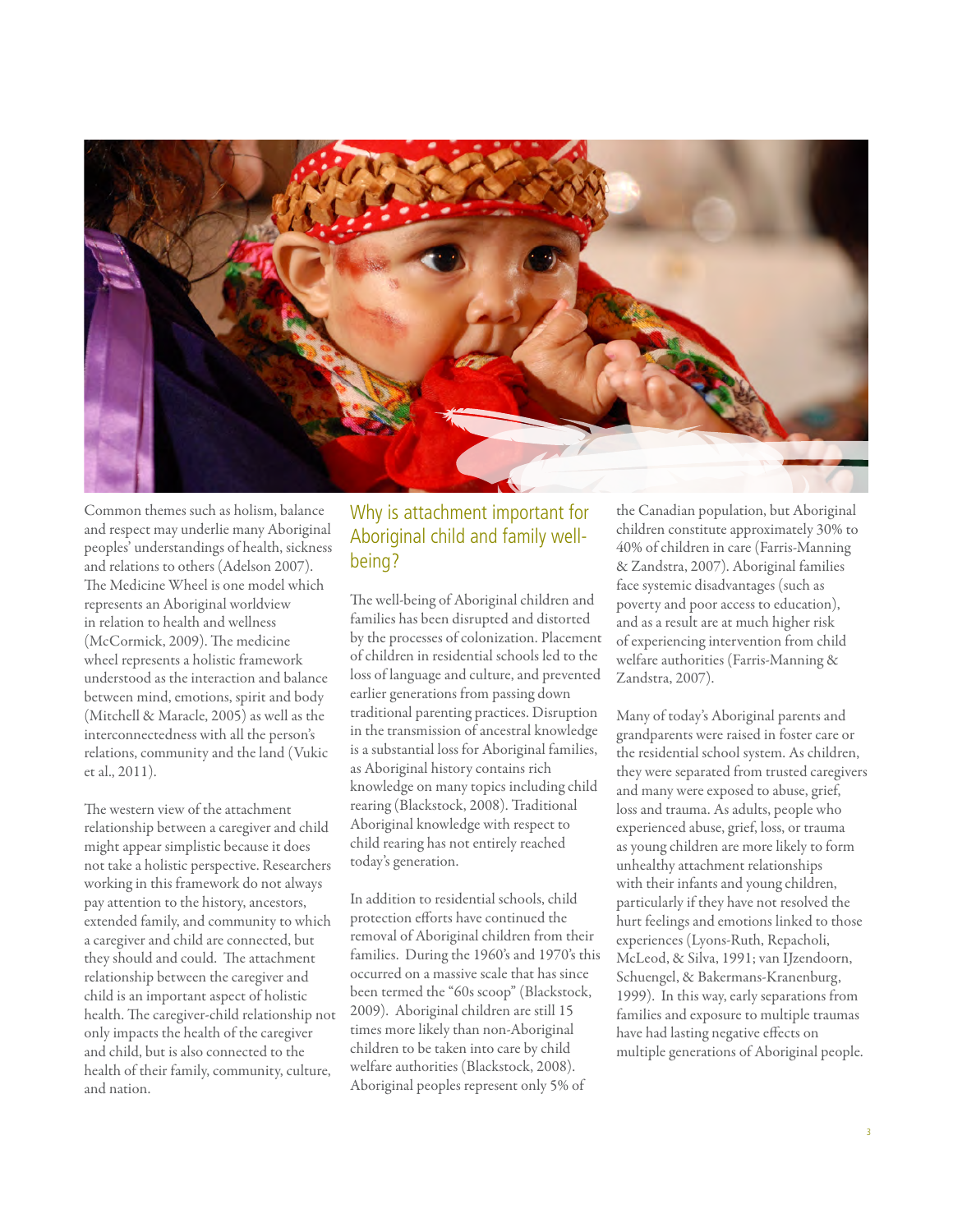

# How can Aboriginal caregivers strengthen and support healthy attachment relationships?

Caregivers can help children by strengthening and supporting attachment relationships. The following strategies (adapted from Landy, 2002) help infants and young children feel comforted and cared for.

#### Comfort infants and children when they are distressed.

Infants and children can become distressed when they are hurt, afraid, ill or lonely. It is important to provide comfort to them in a way that is soothing to them, for example, by holding or rocking them, or by giving calm gentle reassurance. When children experience regular and predictable comfort from their caregivers, it helps them feel safe and secure in the world.

## Respond to infants and children, so they know you care.

Knowing they are important and that their caregivers love them is important for infants and young children. Giving positive attention, helping with a problem, or sharing special moments together helps build strong attachment relationships.

#### Create warm and joyful memories.

Every family has traditions that vary according to their culture and history. Traditions and activities related to holidays, spiritual celebrations, or special events such as birthdays or weddings are important for developing a sense of predictability and security in children. It also helps them create positive memories to hold over their lifetime.

## Attempt to be predictable when responding to children's behaviour. Let them know where you are going and when they can expect you back. Although it is difficult to always respond predictably to children's behaviour, it is important to give children a sense of predictability through establishing clear guidelines and rules for behaviour. If you find you are unable to respond predictably, develop a strategy to help you calm yourself when reacting to your child's behaviour. Short durations of separation

may strengthen children's attachment to their caregivers as it helps them develop a sense of trust that their caregivers will

return when promised.

Express love, joy and other positive feelings toward children. Accept that children have feelings such as sadness, anger or jealousy.

Letting children know they are loved and are important to their caregivers helps them to develop a sense of security and well-being. Children with caregivers who accept and help them deal with negative emotions learn that they will have their needs met in good as well as in challenging times.

## Allow children to explore the world around them as much as possible while keeping them safe. Be careful not to overwhelm children with overly intrusive or directive behaviour.

Childhood is an important time for learning and exploring the world around us. Children develop a sense of trust in their abilities when their caregivers allow them to be independent and do things for themselves. Allow children to learn and explore while keeping them safe without being overly directive.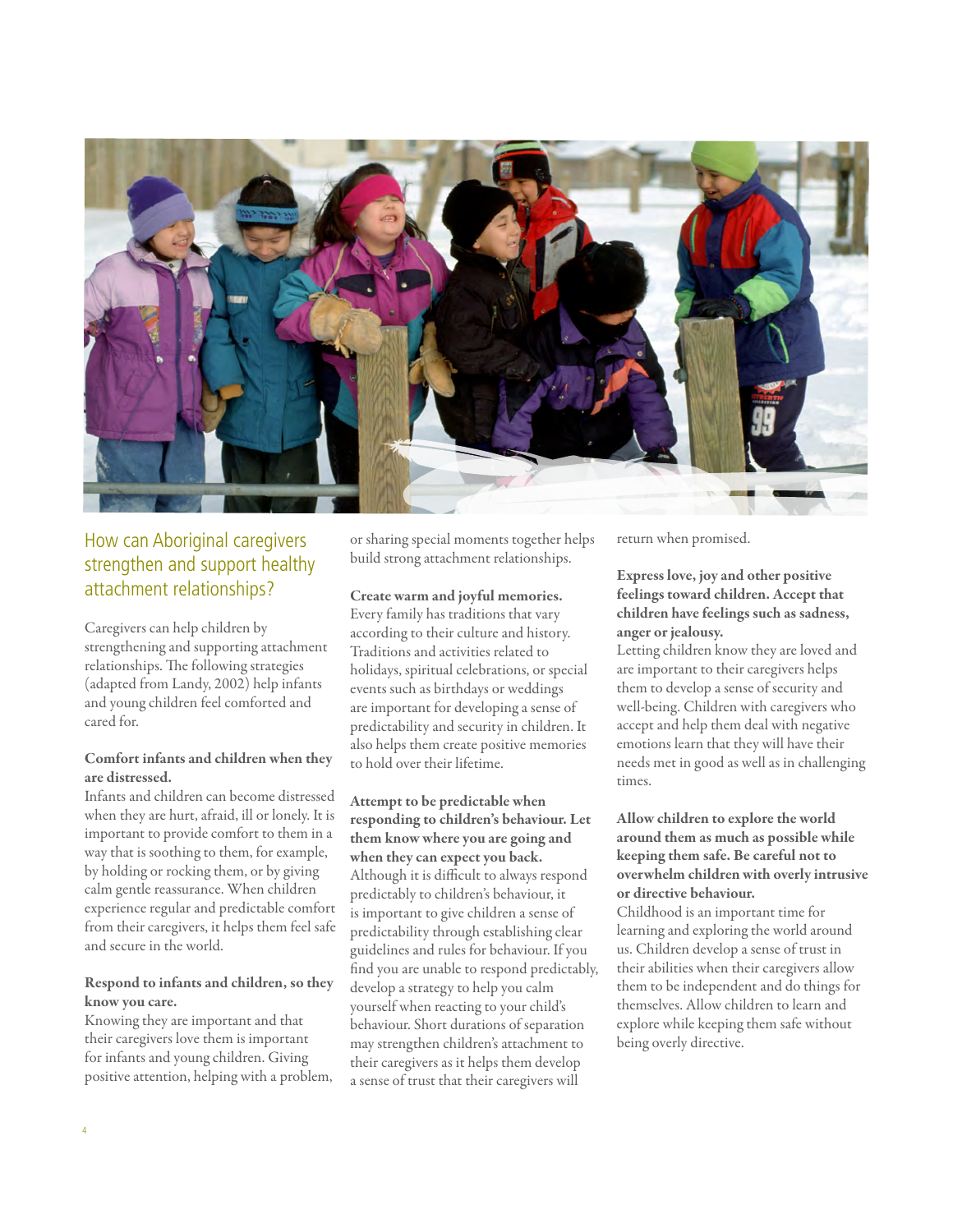# What are the signs that attachment relationships might need help?

Sometimes attachment relationships are harmed by life events. These events can leave families hurting and needing support. Families experiencing the following situations might require assistance in restoring healthy attachment relationships.

#### Lost or broken relationships.

Prolonged separation is extremely detrimental to attachment relationships. Loss of a caregiver through divorce, death or separation can cause intense distress to a child in the short term which may continue over time if the loss is not resolved (Bowlby, 1982). Foster placements can have the same effect (Fish & Chapman, 2004) even if the child is eventually reunited with his/her caregivers. A child who has lost a significant caregiver needs as much stability as possible (Oosterman & Schuengel, 2007). Remaining caregivers should offer comfort and reassurance to the child that he/she is loved and will be cared for. Pictures and objects that remind the child of the lost or absent caregiver can be helpful to the child.

#### Unpredictable or frightening caregiver behaviour.

In order to feel safe, children need to be able to predict their caregivers' behaviours. Physical violence, sexual behaviour, excessive anger or hostility, and other unpredictable caregiver behaviour directed towards a child is damaging (Lyons-Ruth, Bronfman, & Parsons, 1999). If the person or people who are meant to protect the child instead harm or frighten the child, he/she will go into a state of unresolvable distress that is very detrimental to his/her well-being (Schore, 2002). Caregivers who engage in such behaviours on a regular basis need support to learn to treat their children with increased care and respect.

## Concluding Remarks

Attachment is a relationship with biological functions designed to keep young children close to their caregivers and regulate their nervous systems. The function of attachment is observed across cultures but the behavioural expression of attachment is known to vary across cultures. Early attachment relationships are linked to health outcomes through the impact of emotion regulation on physical health. Attachment relationships in some Aboriginal families have been adversely affected by colonization, trauma, and separations. Strategies for strengthening and supporting healthy attachment relationships can help heal the hurt.

## Online Resources for Parents and **Caregivers**

Canadian Association of Family Resource Programs - Parenting Resources; Infant to Teen; Behaviour and Mood; Nutrition; Attachment; Self-Esteem; Health and Safety http://parentsmatter.ca/index.cfm

Canadian Council on Learning - Early Childhood Learning; Research; Aboriginal; Play and Learning http://www.ccl-cca.ca/ccl

Canadian Institute for Child Health - Downloadable videos; Activity ideas; Safety tips; Health Quick Facts www.cich.ca

Circle of Security - Look for pdf files containing graphics illustrating key concepts www.circleofsecurity.org

Infant Mental Health Promotion Project

(IMP) - Reading List; Downloadable Tools; Video Series *A Simple Gift;* Quick Facts www.sickkids.on.ca/imp

NCAST Programs - Information on training programs, materials available to support infants and families. www.ncast.org:

#### Positive Parenting Program Canada -

Self Help Parenting Training Tips; Downloadable Tools; Parenting Philosophy; Research http://www18.triplep.net/?pid=58

#### Public Health Agency Canada -

Connections for Life Resource Kit; Attachment Across Cultures Toolkit. http://www.phac-aspc.gc.ca/hp-ps/dcadea/prog-ini/funding-financement/npffpn/family-famille-eng.php

Zero To Three - Policy; Parenting Resources; Nutrition; Language Development; Emotional Growth http://www.zerotothree.org

## References

Adelson, N. (2007). Biomedical approach a poor fit with aboriginal views on health and healing. Canadian Psychiatry Aujourd'hui, 3(1): 10.

Anda, R.F., Brown, D.W., Dube, S.R., Bremner, D., Felitti, V.J., & Giles, W.H. (2008). Adverse childhood experiences and chronic obstructive pulmonary disease in adults. American Journal of Preventative Medicine, 34(5): 396-403.

Blackstock, C. (2008). Rooting mental health in an Aboriginal world view: Inspired by Many Hands One Dream. The Provincial Centre of Excellence for Child and Youth Mental Health at CHEO. Retrieved July 18, 2011 from http://onthepoint.smartsimple. biz/files/237865/f93069/policy\_aboriginal\_world\_ view.pdf

Blackstock, C. (2009). When everything matters. Comparing the experiences of First Nations and non-aboriginal children removed from their families in Nova Scotia from 2003 to 2005. Toronto, ON: Unpublished doctoral dissertation, Graduate Department of the Factor Inwentash School of Social Work, University of Toronto. Retrieved July 18, 2011 from https://tspace.library.utoronto.ca/ handle/1807/19024

Bowlby, J. (1982). Attachment and loss: Retrospect and prospect. American Journal of Orthopsychiatry, 52(4): 664-678.